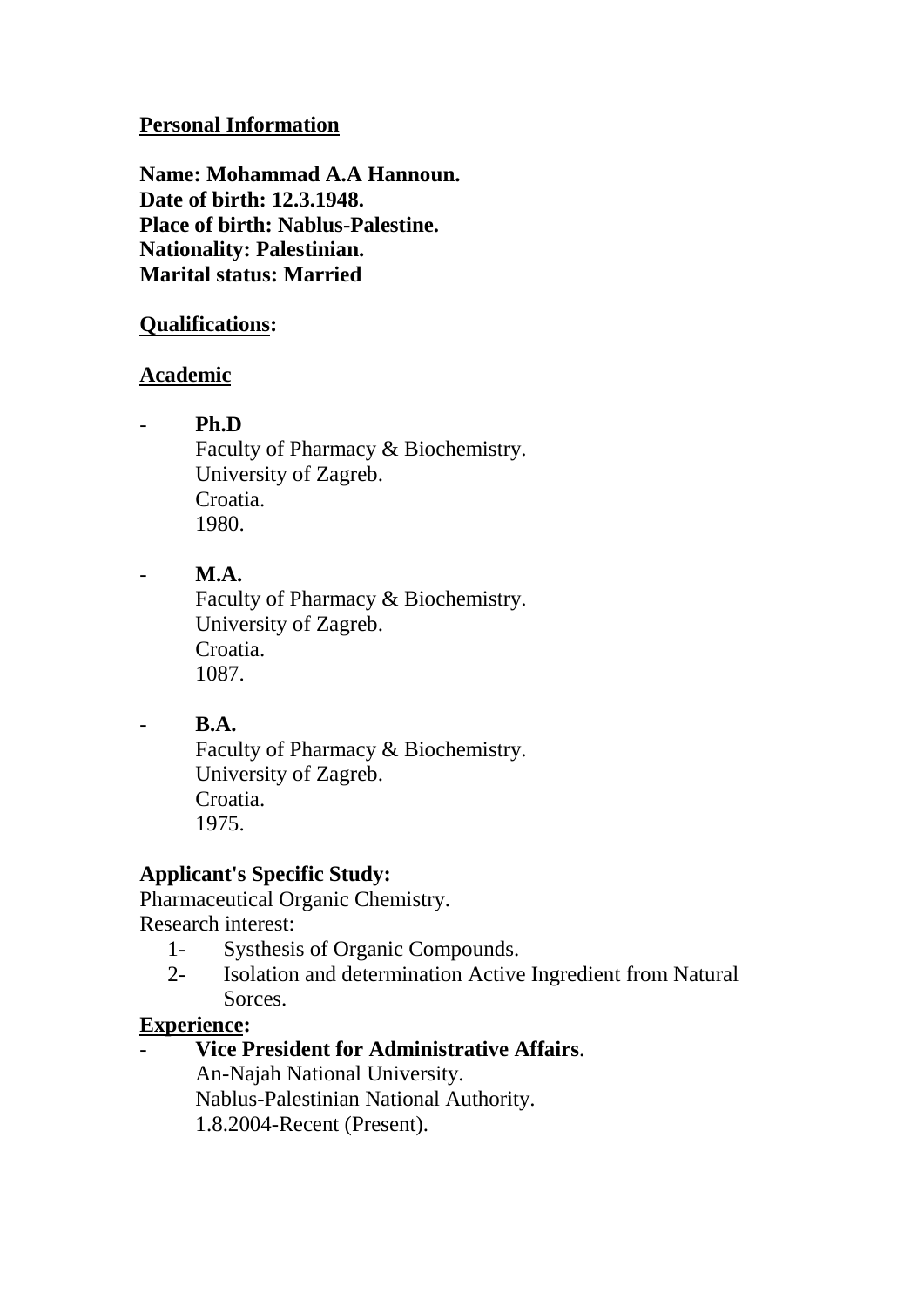- **Chairperson Drug Quality Control Unit**. An-Najah National University. Nablus-Palestinian National Authority. 16/4/2000-12/8/2001.
- **Vice President for Academic affairs/ Sciences Faculties, and Acting Dean Faculty of Pharmacy**. An-Najah National University. Nablus-Palestinian National Authority.

16/9/1996-26/9/1997.

- **Vice President for Academic Affairs/Sciences Faculties.** An-Najah National University. Nablus-Palestinian National Authority. 16/9/1995-15/9/1996.
- **Vice President for Academic Affairs**. An-Najah National University. Nablus-Palestinian National Authority. 1/10/1992-15/6/1995.
- **Dean Faculty of Science.** An-Najah national University. Nablus-Palestinian National Authority. 25/10/2002-1/8/2004.
- **Dean Faculty of Pharmacy**. An-Najah National University. Nablus-Palestinian National Authority. 27/9/1998-7/8/2001.
- **Dean Faculty of Sciences**. An-Najah National University. Nablus-Palestinian National Authority. 23/9/1986-30/9/1992.
- **Chairperson Department of Chemistry**. An-Najah National University. Nablus-Palestinian National Authority. 16/9/1984-16/9/1986.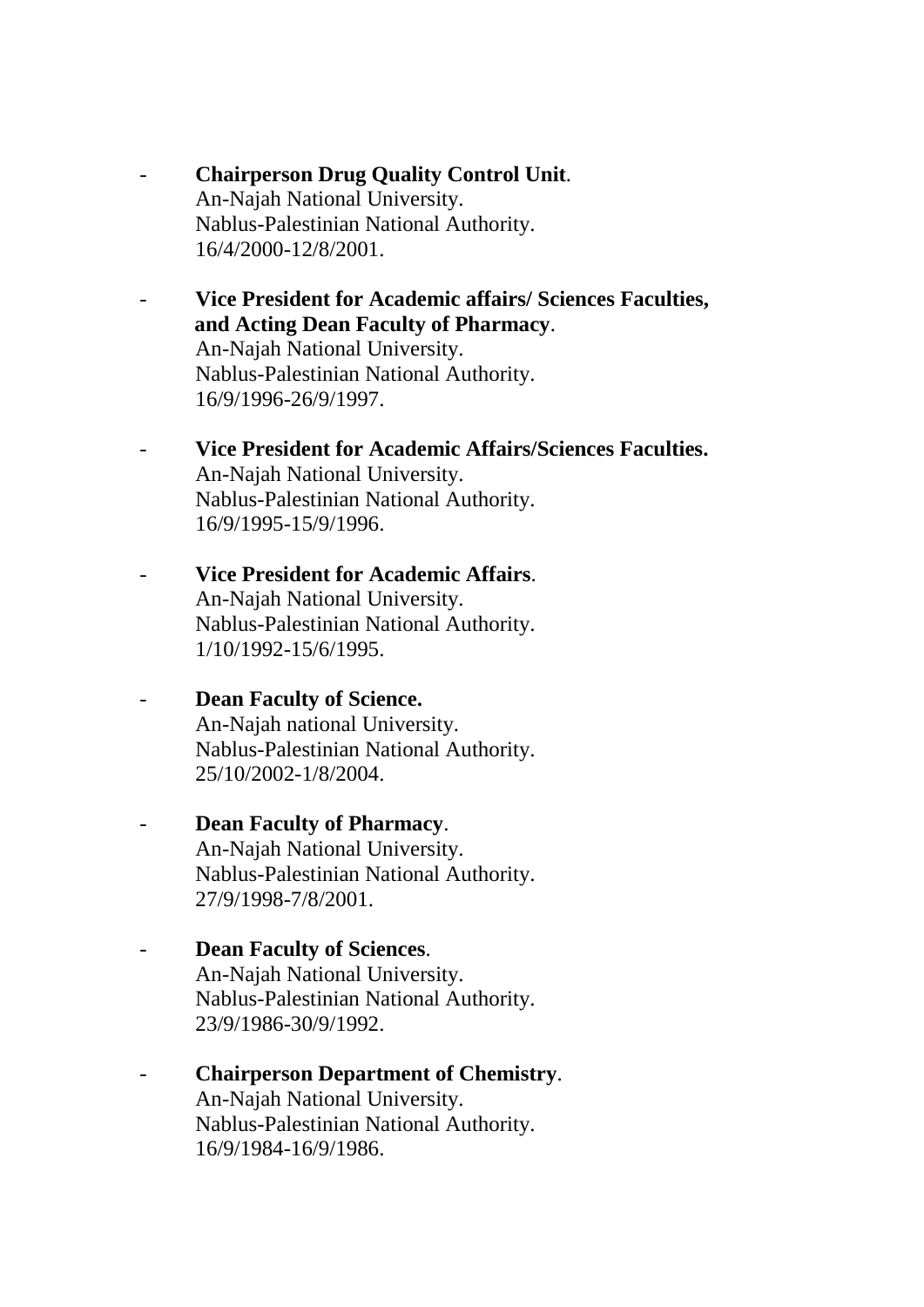## - **Associate Professor**

An-Najah National University. Nablus-Palestinian National Authority. 1/8/1986-Present.

## - **Assistant Professor**

An-Najah National University. Nablus-Palestinian National Authority. 1/10/1980-1/8/1986.

## **Common Information**:

## **a. A Rapporteur for numerous committees such as:**

- 1- Conferences, Seminars and symposia Committee.
- 2- Graduation Committee.
- 3- Faculty of Pharmacy Establishing Committee.
- 4- Supervising Committee of the Center for Mandatory Emigration.

#### **b- A member of numerous committees such as:**

- 1- An-Najah Journal for Natural Sciences Editorial Committee.
- 2- Faculty of Medicine Establishing Committee.

## **Other Activities:**

- 1- Member of Certificate Equation Committee (Palestinian Ministry of Higher Education).
- 2- Member of the Board of Directors of the Palestinian Institution for Standards and Measures.
- 3- Member of the Pharmacists' Comprehensive Examination Committee (Palestinian Ministry of Health & Pharmacists' Syndicate).
- 4- Rapporteur for the Preparation Committee for the II. Palestinian Pharmaceutical Conference.
- 5- Reporter for the Scientific Committee for the Pharmacists' Syndicate.
- 6- Member of committee for General Secondary Certificate Examination (GSCE).
- 7- Member of National Boards and Institutions **Committee**
- 8- Head of Union of Drug Prevention Committees.
- 9- Member of the Administrative Board of the Palestinian Red Crescent Committee of Nablus.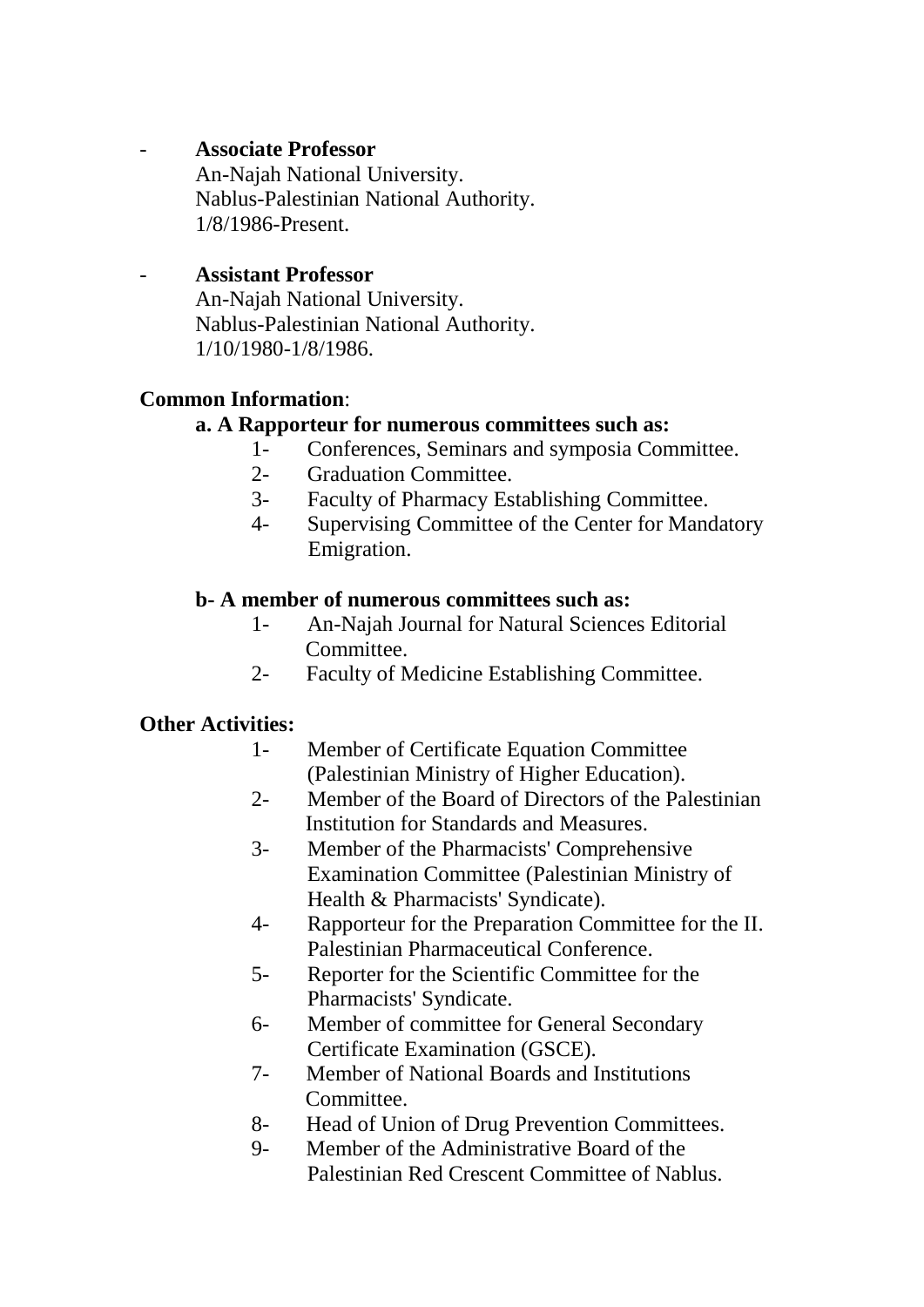- 10- Member of the Administrative Board of the Disabled- Child Care Committee/Nablus.
- 11- Head of Nablus Central Zakat Committee.

Publications:

1- Academic Production from Ms thesis

| FRIEDEL-CRAFTS ACYLATION OF<br>3-CARBOXYMETHYLBENZO [B] | J. OF HETEROCYLIC   1979<br><b>CHEMEISTRY</b> |  |
|---------------------------------------------------------|-----------------------------------------------|--|
| THIOPHENS, LIS-Nmr AND MOMO                             |                                               |  |
| STUDY REGIOSELECTIVITY                                  |                                               |  |

## 2- Academic Production From Ph.D thesis

| ALPHA-PHENYLPROPIOONIC ACID   J.OF HETEROCYLIC |                  | -1982 |
|------------------------------------------------|------------------|-------|
| DERIVATIVES, SYNTHESIS AND                     | <b>CHEMISTRY</b> |       |
| DETHIATION OF 5-                               |                  |       |
| BENZOYLBENZO [B] THIOPHENE-                    |                  |       |
| 3- CARBOXYLIC ACID.                            |                  |       |

# 3- Other Academic Production

| STEREOSELECTIVE IN-VITRO                  | <b>HELVETICA</b> | -1977 |  |
|-------------------------------------------|------------------|-------|--|
| AROMATIC-RING OXYGENATIONS   CHIMICA ACTA |                  |       |  |
| OF CHIRAL 1,4-BENZODIAZEPIN-2-            |                  |       |  |
| <b>ONES</b>                               |                  |       |  |

# 4- Academic Production after Ph.D

| Title of research (paper or book) | Publisher          | Date of     |  |
|-----------------------------------|--------------------|-------------|--|
|                                   |                    | Publication |  |
| <b>SYNTHESIS OF SOME NEW</b>      | <b>ACTA PHARM.</b> | 1981        |  |
| <b>ALPHAPHENYLPROPIONIC</b>       | LIUGOSL            |             |  |
| <b>ACID DERIVATIVES</b>           |                    |             |  |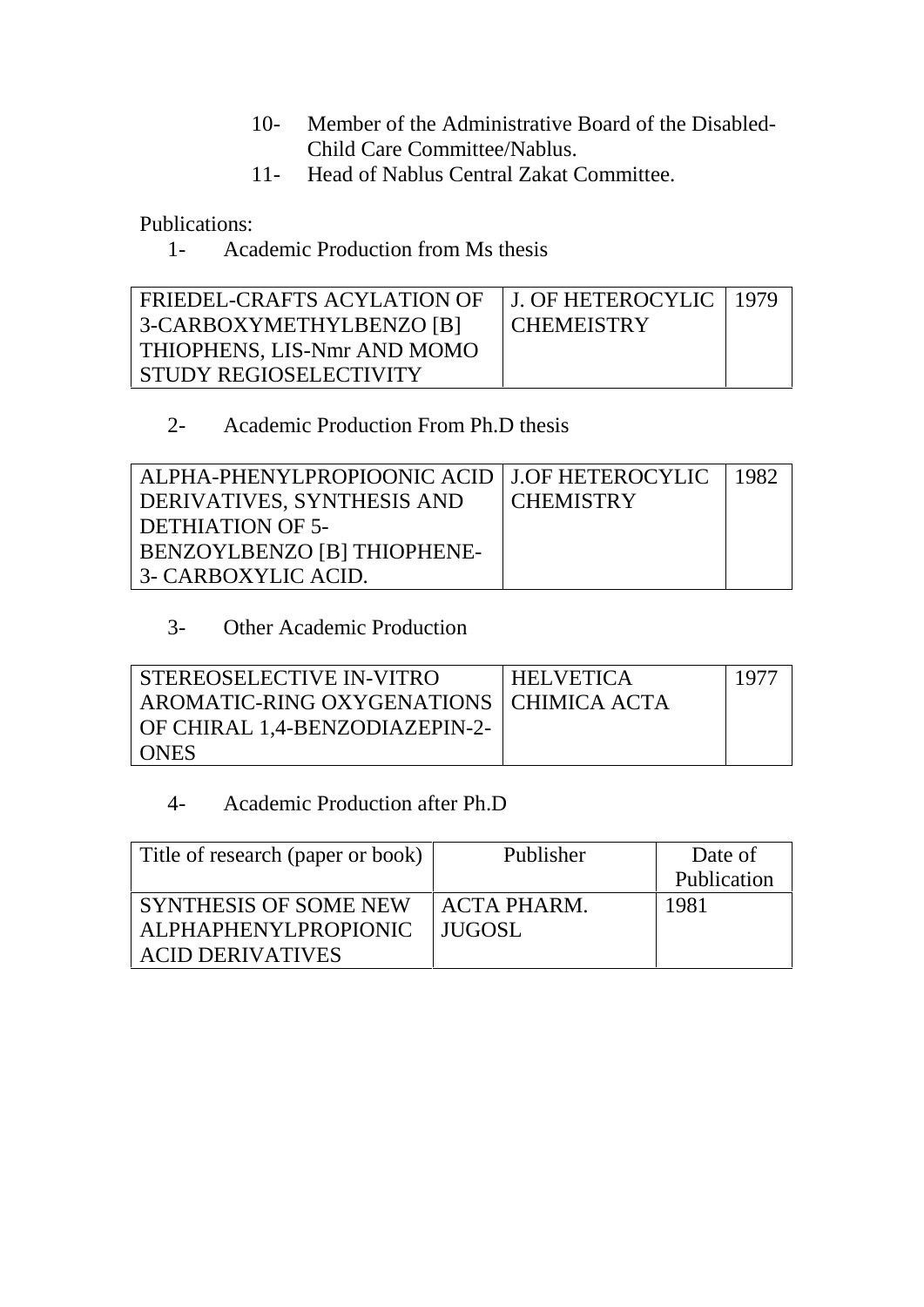| <b>SYNTHESIS OF</b>               | J. OF                | 1981 |
|-----------------------------------|----------------------|------|
| <b>IMIDAZOLIDIN-4-ONES AND</b>    | <b>HETEROCYLIC</b>   |      |
| THEIR CONVERSION INTO 1,4-        | <b>CHEMISTRY</b>     |      |
| BENZODIAZEPIN-2-ONES.             |                      |      |
| <b>SPECTROPHOTHOMETRIC</b>        | AN-NAJAH J.          | 1986 |
| <b>STUDIES AND ANALYTICAL</b>     |                      |      |
| APPLICATIONS OF CE(III) AND       |                      |      |
| The (TV) CHELETES WITH            |                      |      |
| PYRIDINE-2- ALDEHYDE-2-           |                      |      |
| PYRIDYLHYDRAZONE (PAP)            |                      |      |
| 1) OSMIUM (VIII)-CATALIZE         | <b>CHEMISTRY OF</b>  | 2003 |
| <b>OXIDATION OF SOME CYCLIC</b>   | <b>HETEROCYLIC</b>   |      |
| <b>AMINES BY POTASSIUM</b>        | <b>COMPOUNDS</b>     |      |
| HEXACYANOFERRATE(III) IN          |                      |      |
| <b>ALKALINE MEDIA: A KINETICS</b> |                      |      |
| AND MECHANISTIC STUDY             |                      |      |
| 2) DETHIATION OF                  | AN-NAJAH J.          | 2002 |
| <b>METHYL AND</b>                 |                      |      |
| <b>PHENYLMERCAPRTOPROPION</b>     |                      |      |
| <b>IC ACID DERIVATIVES</b>        |                      |      |
| 3) OXIDATION OF SOME              | AN-NAJAH J.          | 2001 |
| <b>ALICYCLIC AMINES BY</b>        |                      |      |
| <b>POTASSIUM</b>                  |                      |      |
| HEXACYANOERRATE (III) IN          |                      |      |
| <b>ALKALINE MEDIUM: A</b>         |                      |      |
| KINETIC AND MECHANISTIC           |                      |      |
| <b>STUDY</b>                      |                      |      |
| 4) SPECTROPHOTOMETRIC             | AN-NAJAH J.          | 2001 |
| DETERMINATION OF                  |                      |      |
| <b>TIOPRONIN IN</b>               |                      |      |
| PHARMACEUTICAL                    |                      |      |
| <b>PREPARATIONS</b>               |                      |      |
| 5) ADSORPTIVE CATHODIC            | <b>SCIENTIA</b>      | 1999 |
| STRIPPING VOLTAMMETRIC            | <b>PHARMACEUTICA</b> |      |
| DETERMINATION OF                  |                      |      |
| <b>PLUMBAGIN</b>                  |                      |      |
| 6) ADSORPTIVE CATHODIC            | AN-NAJAH J.          | 1999 |
| <b>SRRIPPING VOLTAMMETRIC</b>     |                      |      |
| <b>STUDIES OF EMODIN</b>          |                      |      |
| 7) EMODIN, A NATURALLY            | <b>SPECTROSCOPY</b>  | 1996 |
| <b>OCCURING ANTHRA-</b>           | <b>LETTERS</b>       |      |
| <b>QUINONE, ITS ISOLATION</b>     |                      |      |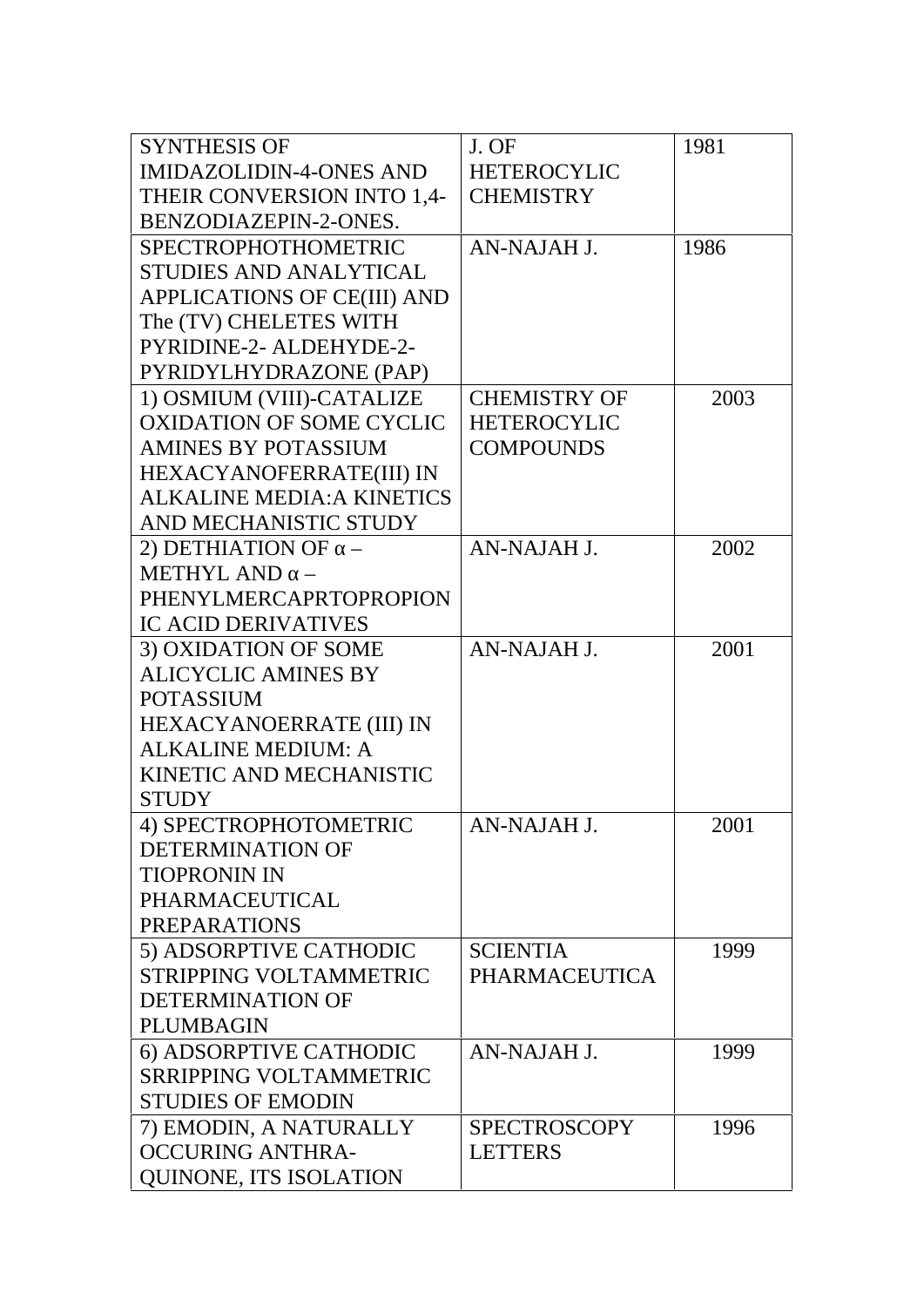| AND SPECTROPHOTOMETRIC            |                     |      |
|-----------------------------------|---------------------|------|
| DETERMINATION IN RUME             |                     |      |
| <b>CYPRIUS PLANT</b>              |                     |      |
| 8) SPECTROPHOTOMETRIC             | <b>ANALYTICAL</b>   | 1994 |
| <b>AND POLAROGRAPHIC</b>          | <b>LETTERS</b>      |      |
| <b>STUDIES OF DI-2- PYRIDYL</b>   |                     |      |
| <b>KETONE-2-</b>                  |                     |      |
| THIONOYLHYDRAZONE                 |                     |      |
| 9) SPECTROPHOTMETRIC              | AN-NAJAH J.         | 1994 |
| <b>DETERMINATION OF</b>           |                     |      |
| <b>URANIUM WITH DI-2-</b>         |                     |      |
| <b>PYRIDYL KETONE</b>             |                     |      |
| 10) PLUMBAGIN,                    | <b>SPECTROSCOPY</b> | 1994 |
| <b>ANATURALLY OCCURING</b>        | <b>LETTERS</b>      |      |
| NAPHTHOQUINONE:ITS                |                     |      |
| ISOLATION,                        |                     |      |
| <b>SPECTROPHOTOMETRIC</b>         |                     |      |
| DETERMINATION IN ROOTS,           |                     |      |
| <b>STEMS, AND LEAVES IN</b>       |                     |      |
| PLUMBAGO EUROPAEAL                |                     |      |
| 11) SPECTROPHOTOMETRIC            | <b>SPECTROSCOPY</b> | 1992 |
| <b>DETERMINATION OF TRACE</b>     | <b>LETTERS</b>      |      |
| AMOUNTS OF COBALT AND             |                     |      |
| COPPER WITH 3-(3-                 |                     |      |
| THIAZOLYLAZO)-2,6-                |                     |      |
| (DIAMINOPYRIDINE)                 |                     |      |
| 12) SPETEROPHOTOMETRIC            | <b>ANALYTICAL</b>   | 1992 |
| DETERMINATION OF COBALT           | <b>CHEMICA ACTA</b> |      |
| IN AQUEOUS SOLUTION               |                     |      |
| <b>USING DI-2- PYRIDYL KETONE</b> |                     |      |
| <b>DERIVATIVES</b>                |                     |      |